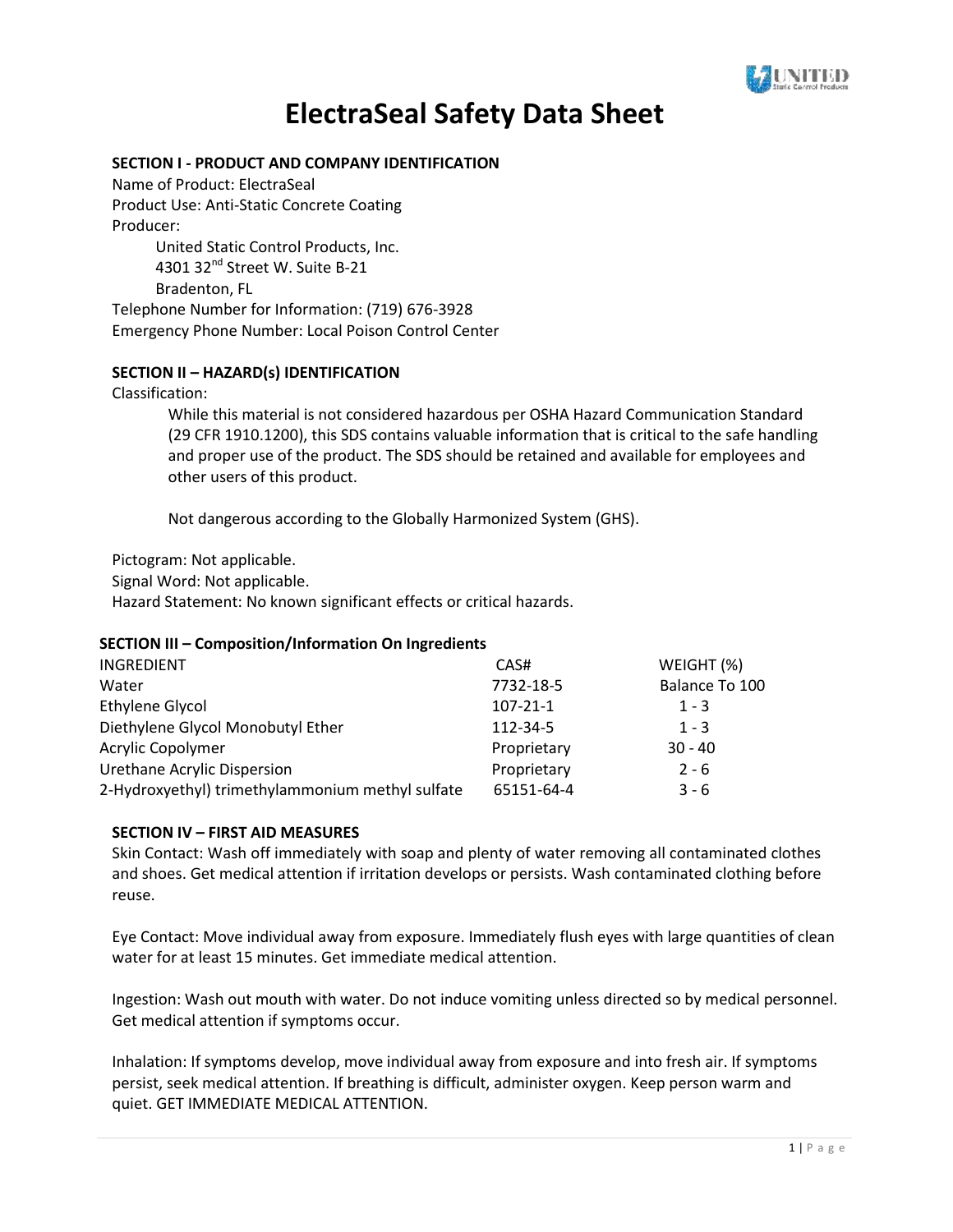

### **SECTION V – FIRE FIGHTING MEASURES**

Suitable extinguishing media: Carbon Dioxide, foam, dry chemical, water spray.

Hazardous Thermal Decomposition Products: May produce carbon monoxide, carbon dioxide, nitrogen oxides.

Fire/Explosion Hazard: In a fire, a pressure increase will increase and the product container may burst.

Precautions For Firefighting: Wear full firefighting gear and use respiratory protection (SCBA).

#### **SECTION VI – ACCIDENTAL RELEASE MEASURES**

Small Spills: Stop leak if no risk is involved. Move container(s) from affected area. Dilute with water and mop up. Absorb with inert material. Small amounts of material can be flushed, material is biodegradable.

Large Spills: Stop leak if no risk is involved. Move container(s) from affected area. Prevent entry into sewers, water courses, basements or confined areas. Contain and collect with absorbent material i.e. sand, earth, vermiculite or diatomaceous earth. Dispose of via a licensed waste disposal contractor. See section 1 for emergency contact information and section 13 for waste disposal information.

#### **SECTION VII – HANDLING AND STORAGE**

Precautions for Safe Handling: Put on appropriate personal protective equipment. Do not get in eyes, skin or clothing. Do not breathe vapor or mist. Do not ingest. Use only with adequate ventilation. Wear appropriate respirator when ventilation is inadequate. Keep in the original container, tightly closed, when not in use. Keep away from acids. Do not reuse container.

Advice on General Occupational Hygiene: Eating, drinking and smoking should be prohibited in areas where this product is handled, stored and processed. Workers should wash hands and face before eating, drinking and smoking. Remove contaminated clothing and protective equipment before entering eating areas. See also section 8 for additional hygiene measures.

#### KEEP OUT OF REACH OF CHILDREN

## **SECTION VIII – EXPOSURE CONTROLS AND PERSONAL PROTECTION**

General Advice: The recommendations provide general guidance for handling this product. Personal protective equipment should be selected for individual applications and should consider factors which affect exposure potential, such as handling practices, chemical concentrations and ventilation. It is ultimately the responsibility of the employer to follow regulatory guidelines established by local authorities.

Exposure Controls: Provide sufficient mechanical (general and/or local exhaust) ventilation to maintain airborne levels.

Eye Protection: Safety eyewear that complies should be used to avoid exposure to liquid splashes. Recommended safety glasses with side shields.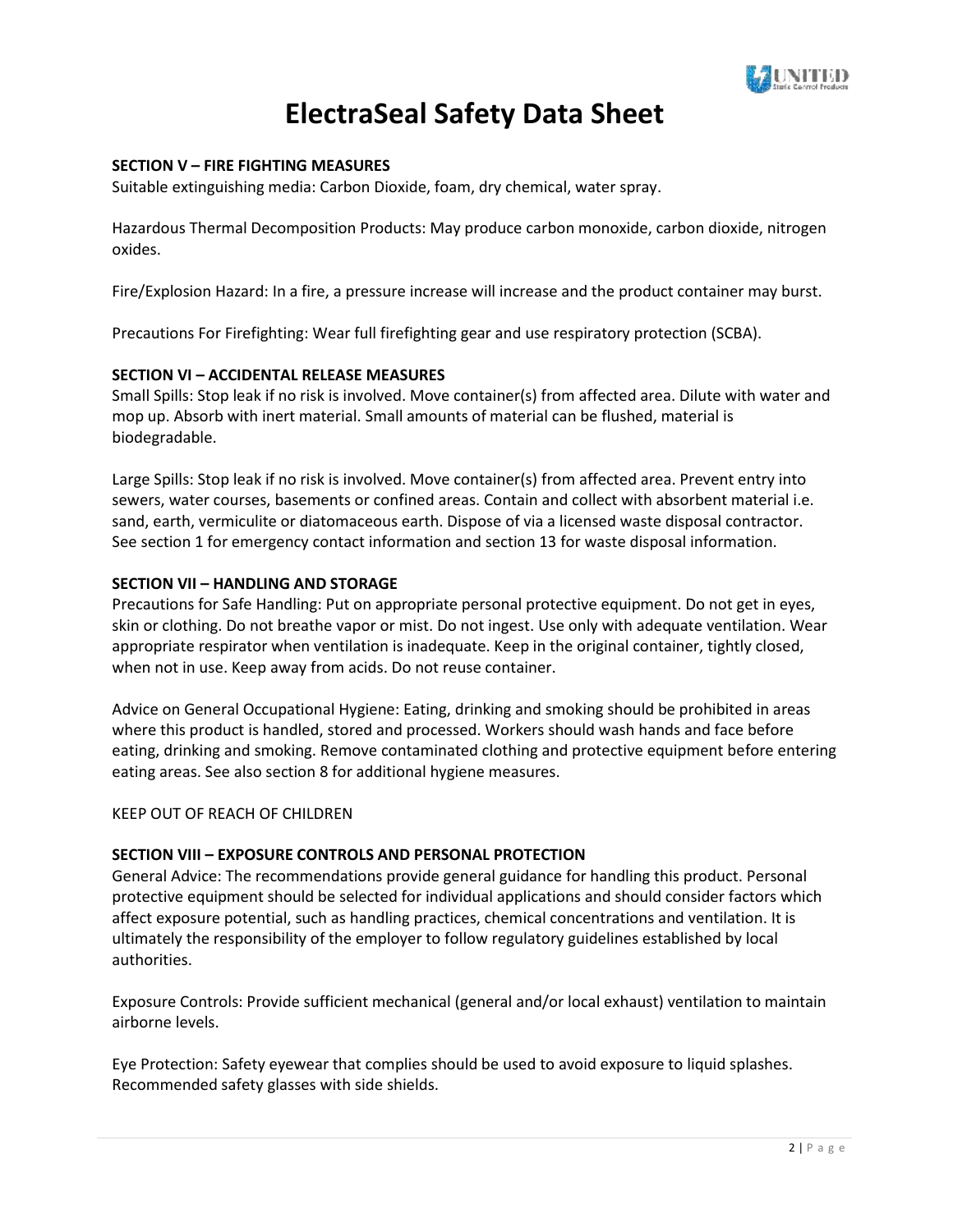

Skin Protection: Chemical resistant gloves should be used at all times when handling any chemical product. Disposal vinyl is recommended.

#### **SECTION IX – PHYSICAL PROPERTIES**

| Appearance                       | Pale blue color                                      |
|----------------------------------|------------------------------------------------------|
| Odor                             | Acrylic polymer                                      |
| <b>Odor Threshold</b>            | Not available                                        |
| <b>Physical State</b>            | Liquid                                               |
| рH                               | $8.2 - 9.0$                                          |
| Flash Point (TCC)                | Not applicable. Product does not sustain combustion. |
| Flammability (solid, gas)        | Not available                                        |
| Lower and Upper Explosive Limits | Not available                                        |
| Vapor Pressure                   | 28 mmHg                                              |
| <b>Vapor Density</b>             | 1.0                                                  |
| <b>Relative Density</b>          | 1.03                                                 |
| Solubility                       | Water soluble                                        |
| Partition coefficient:           | Not available                                        |
| <b>Auto-Ignition Temperature</b> | Not available                                        |
| <b>Decomposition Temperature</b> | Not available                                        |
| Viscosity                        | 10-20 cps. @ $25^{\circ}$ C                          |

## **SECTION X – STABILITY AND REACTIVITY**

Stability: This product is stable.

Conditions to Avoid: Extreme heat and cold.

Incompatible Products: Avoid contact with strong acids or strong oxidizing agents.

Hazardous Decomposition: None known.

Hazardous Reactions: Product will not undergo hazardous polymerization.

#### **SECTION XI – TOXICOLOGICAL INFORMATION**

Acute Toxicity:

Ethylene Glycol 107-21-1 Oral LD50 Rat: > 5000 mg/kg Dermal LD50 Rabbit: > 5000 mg/kg Inhalation LC50 Rat: > 183 ppm (8 Hours)

Diethylene Glycol Monobutyl Ether 112-34-5 Oral LD50 Rat: 6560 mg/kg Dermal LD50 Rabbit: 2700 mg/kg Inhalation LC50 Guinea Pig: > 633 ppm (1 Hour)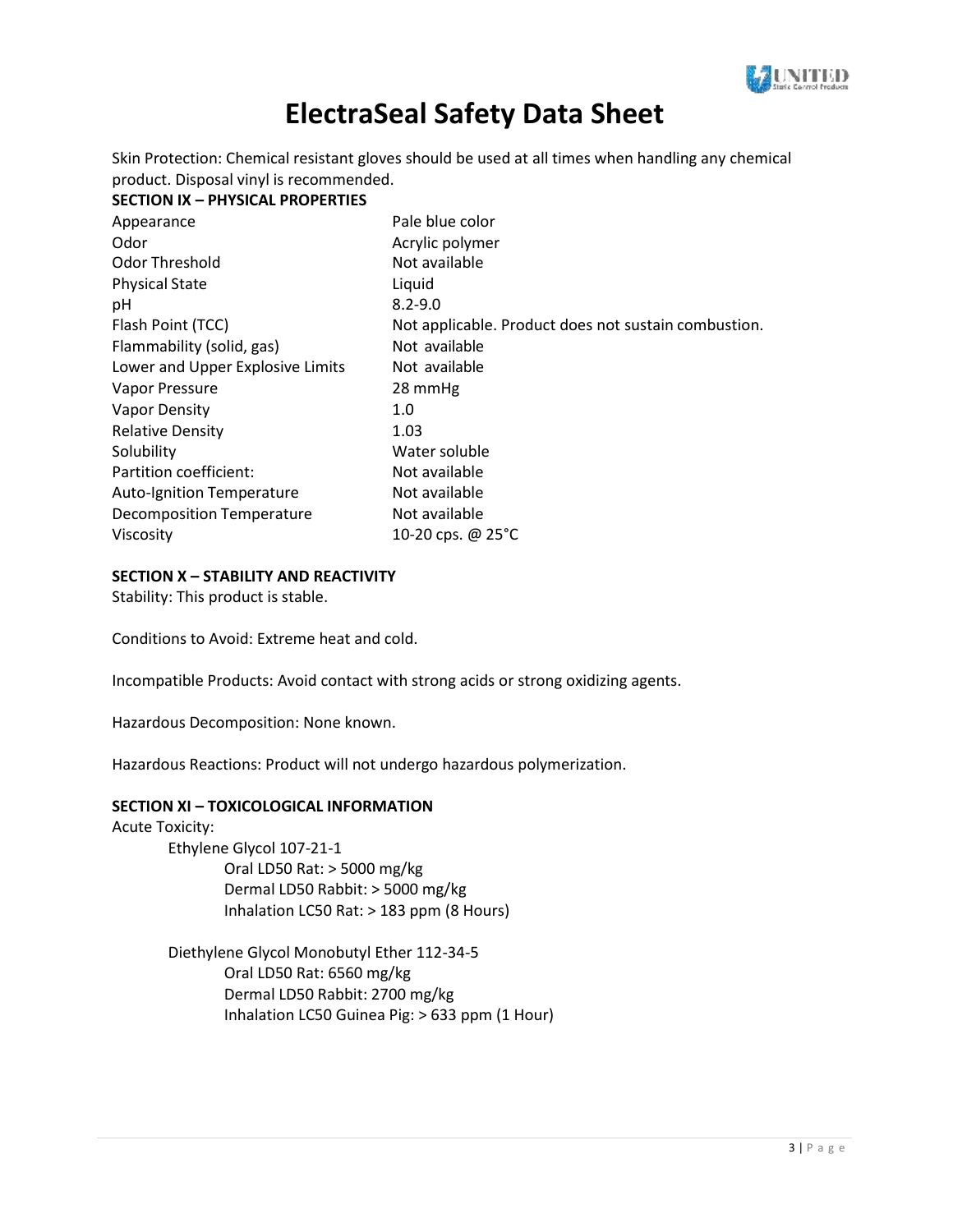

#### Chronic Toxicity:

No components of this product are present at levels greater than or equal to 0.1% is identified as a known or anticipated carcinogen or potential carcinogen by NTP, OSHA and or IARC.

Reproductive Toxicity:

No information available.

Target Organs:

Eyes, Central Vascular System, Kidney, Liver, Central Nervous System

## **SECTION XII – Ecological Information**

| Ecotoxicity                 |                          |
|-----------------------------|--------------------------|
| <b>Ecotoxicity Effects:</b> | No information available |
| Bioaccumulation:            | No information available |

Ethylene Glycol 107-21-1

96hr LC50 (oncorhynchus mykiss) = 22810 mg/l 96hr LC50 (pimephales promelas) = 49000 mg/l 48hr EC50 (daphnia magna) = 41000 mg/l

Diethylene Glycol Monobutyl Ether 112-34-5 96hr LC50 (lepomis macrochirus) = 1300 mg/l 24hr LC50 (daphnia magna) = 2850 mg/l

## **SECTION XIII – DISPOSAL CONSIDERATIONS**

Waste Disposal Methods: Dispose of in accordance with all applicable local, state and federal regulations. Do not discharge effluent containing this product into lakes, streams, ponds or estuaries, oceans, or other waters unless in accordance with the requirements of a National Pollutant Discharge. Elimination System (NPDES) permit, and the permitting authority has been notified in writing prior to discharge. Do not discharge effluent containing this product to sewer systems without previously notifying the local sewage treatment plant authority. For guidance, contact your local State Water Board or Regional Office of the EPA.

## **SECTION XIV – TRANSPORTATION INFORMATION**

Unit Containers: 55 Gallon Plastic, 30 Gallon Plastic, 5 Gallon Plastic, 1 Gallon Plastic, 1 Quart Plastic

Reportable Quantity: Not Applicable

TDG: Not Regulated DOT: Not Regulated IATA: Not Regulated IMDG/IMO: Not Regulated

## **SECTION XV – REGULATORY INFORMATION**

TSCA Inventory Status: All components of this material are listed on or are exempted from the US Toxic Substances Control Act (TSCA) inventory.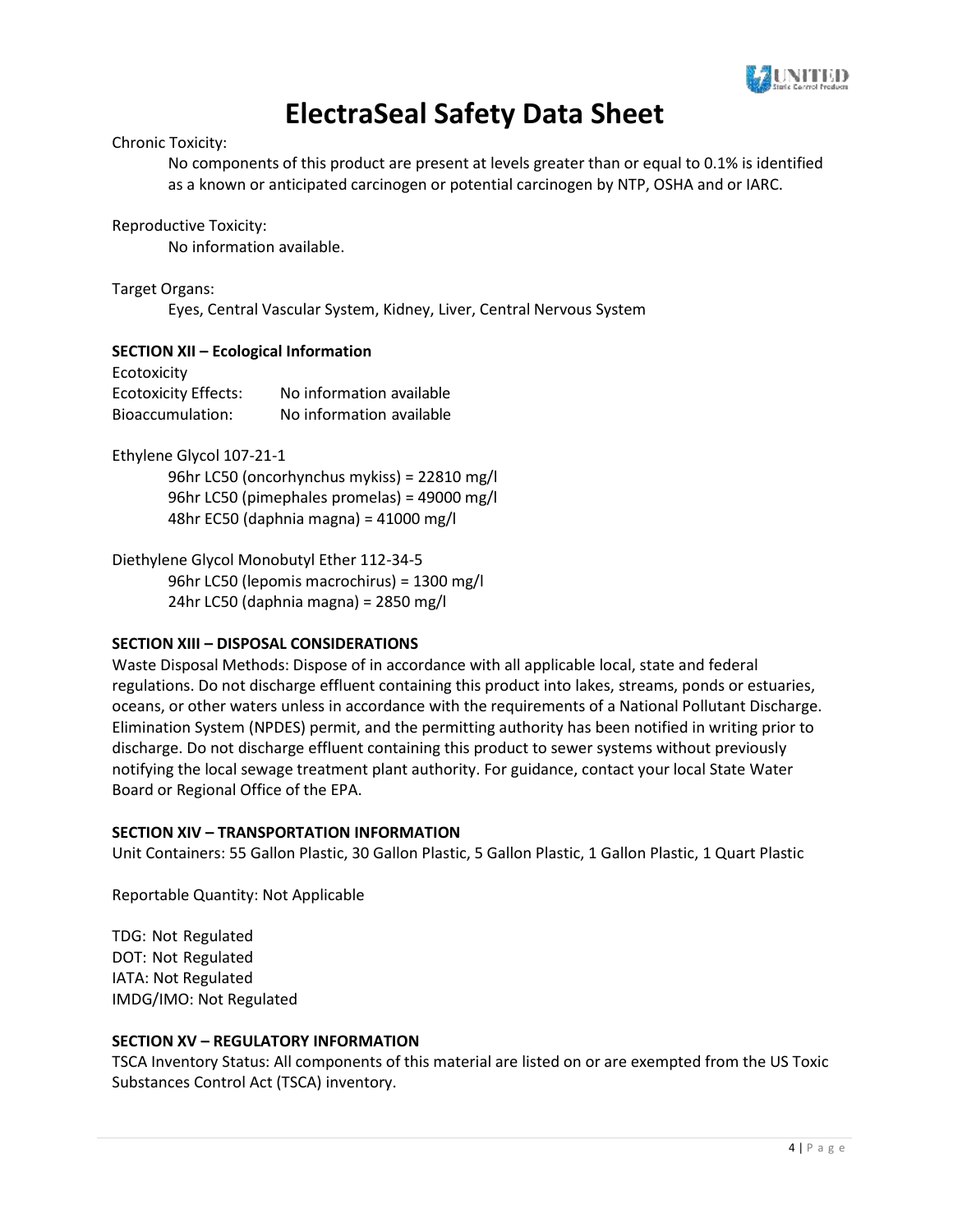

Canadian Inventory Status: This material contains components that are NT listed on the Canadian Domestic Substances List (DSL).

Australian Inventory Status: This product contains one or more chemicals currently not on the Australian Inventory of Chemical Substances.

US Federal Regulations:

Section 313 of Title III of the Superfund Amendments and Reauthorization ACT of 1986 (SARA). This product does not contain any chemicals which are subject to the reporting requirements of the Act and Title 40 of the Code of Federal Regulations, Part 372:

SARA 311/312 Hazardous Categorization

| Acute Health Hazard               | No. |
|-----------------------------------|-----|
| Chronic Health Hazard             | Nο  |
| Fire Hazard                       | N٥  |
| Sudden Release of Pressure Hazard | Nο  |
| Reactive Hazard                   | N٥  |

## TSCA 12(b) – Export Notification:

This material does not contain any components that are subject to the US Toxic Substances Control act (TSCA) section 12(b) Export Notification requirements.

Clean Air Act, Section 12 Hazardous Air Pollutants (HAPs) (see 40 CFR 61) 2-(2-Methoxyethoxy) ethanol is listed as a hazardous air pollutant. This material does not contain any Class 1 Ozone depletors. This material does not contain any Class 2 Ozonedepletors.

## Chemical Weapons Convention (CWC):

This product does not contain any listed substances.

California Prop. 65 – This product contains a chemical known to the State of California to cause birth defects or other reproductive harm. The California Safe Drinking Water and Toxic Enforcement Act of 1986 requires that clear and reasonable warning be given prior to exposing any person to this chemical.

WHMIS: Not controlled.

## **SECTION XVI – OTHER INFORMATION**

| Prepared By:             | S Trujillo   |
|--------------------------|--------------|
| <b>Preparation Date:</b> | June 7, 2021 |

The information herein is based on data considered to be accurate. However, no warranty is expressed or implied regarding the accuracy of these data or results. Also this shall not establish a legally valid contractual relationship.